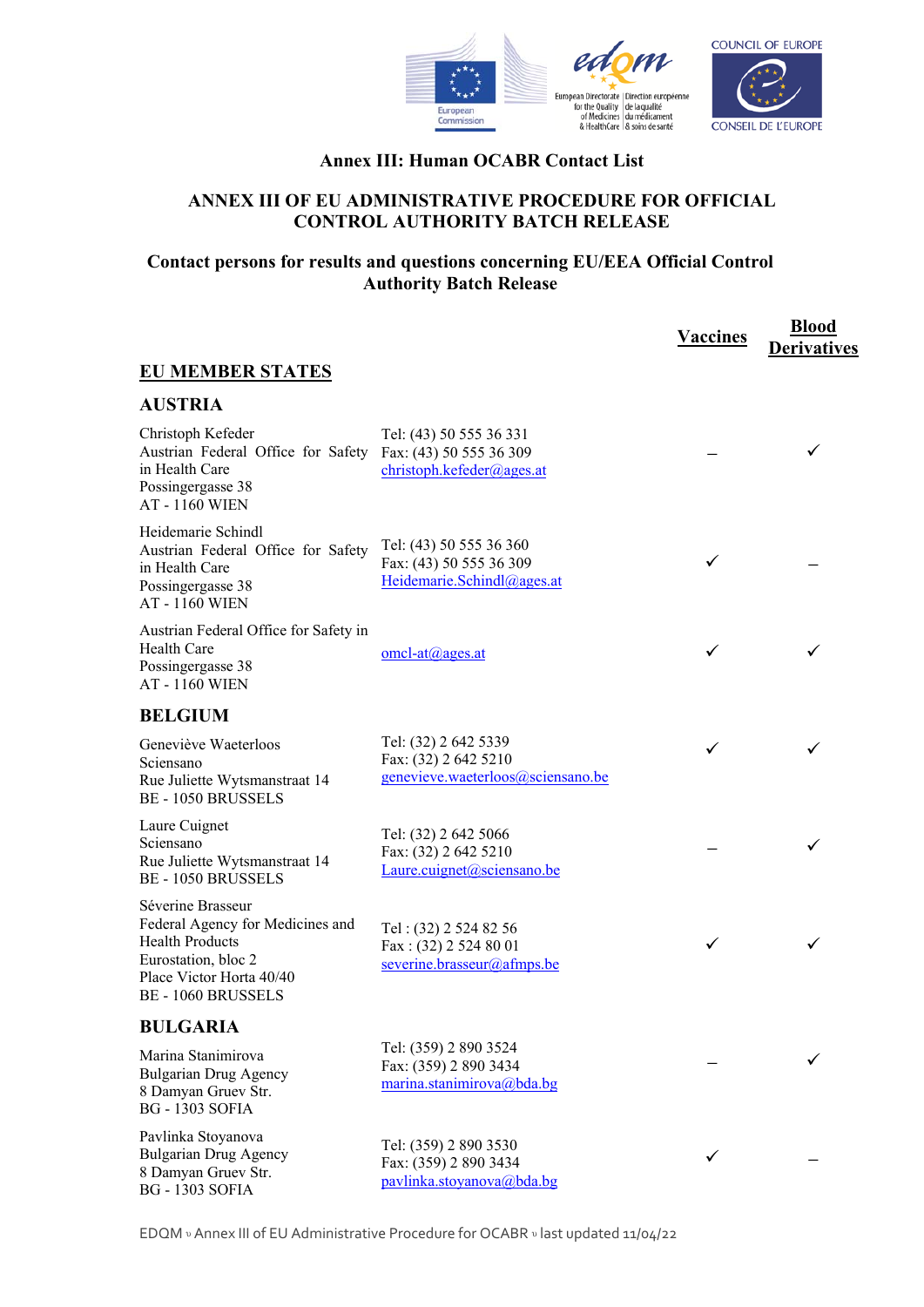## **CROATIA**

| Sanja Milovanović<br>Agency for Medicinal Products and<br><b>Medical Devices</b><br>Ksaverska Cesta 4<br>HR - 10000 ZAGREB     | Tel: (385) 1 4884 169<br>Fax: (385) 1 4884 110<br>sanja.milovanovic@halmed.hr  | ✓ |   |
|--------------------------------------------------------------------------------------------------------------------------------|--------------------------------------------------------------------------------|---|---|
| Danijela Mikulčić<br>Agency for Medicinal Products and<br><b>Medical Devices</b><br>Ksaverska Cesta 4<br>HR - 10000 ZAGREB     | Tel: (385) 1 4884 278<br>Fax: (385) 1 4884 110<br>danijela.mikulcic@halmed.hr  |   |   |
| Tončica Vukman Kordić<br>Agency for Medicinal Products and<br><b>Medical Devices</b><br>Ksaverska Cesta 4<br>HR - 10000 ZAGREB | Tel: (385) 1 488 4274<br>Fax: (385) 1 488 4110<br>Toncica.vukman@halmed.hr     | ✓ |   |
| <b>CYPRUS</b>                                                                                                                  |                                                                                |   |   |
| Irene Pericleous<br>Pharmaceutical Services-MoH<br>CY - 1475 LEFKOSIA                                                          | Tel: (357) 22 608629<br>Fax: (357) 22 608649<br>ipericleous@phs.moh.gov.cy     | ✓ |   |
| <b>CZECH REPUBLIC</b>                                                                                                          |                                                                                |   |   |
| Alice Jenisova<br>State Institute for Drug Control<br>Laboratory Control Branch<br>Srobárova, 48<br><b>CZ-10041 PRAGUE 10</b>  | Tel: (42) 02 72 185 863<br>Fax: (42) 02 72 185 874<br>Alice.jenisova@sukl.cz   |   |   |
| Ivana Kohoutova<br>State Institute for Drug Control<br>Laboratory Control Branch<br>Srobárova, 48<br><b>CZ-10041 PRAGUE 10</b> | Tel: (42) 02 72 185 868<br>Fax: (42) 02 72 185 8 74<br>Ivana.kohoutova@sukl.cz | ✓ |   |
| <b>DENMARK</b>                                                                                                                 |                                                                                |   |   |
| Pernille Koefoed<br>and Medicines<br>Danish Health<br>Authority<br>Axel Heides Gade 1<br>DK - 2300 COPENHAGEN S                | Tel: (45) 51 23 22 85<br>Fax: (45) 44 94 36 76<br>biologi@dkma.dk              |   | ✓ |
| <b>ESTONIA</b>                                                                                                                 |                                                                                |   |   |
| Siim Suutre<br>State Agency of Medicines<br>1, Nooruse str.<br><b>EE - 50411 TARTU</b>                                         | Tel: (372) 7 374 140<br>Fax: (372) 7 374 142<br>biol.info@ravimiamet.ee        |   |   |
| Triin Suvi<br>State Agency of Medicines<br>1, Nooruse str.<br><b>EE - 50411 TARTU</b>                                          | Tel: (372) 7 374 140<br>Fax: (372) 7 374 142<br>biol.info@ravimiamet.ee        | ✓ |   |

**Vaccines Blood** 

**Derivatives**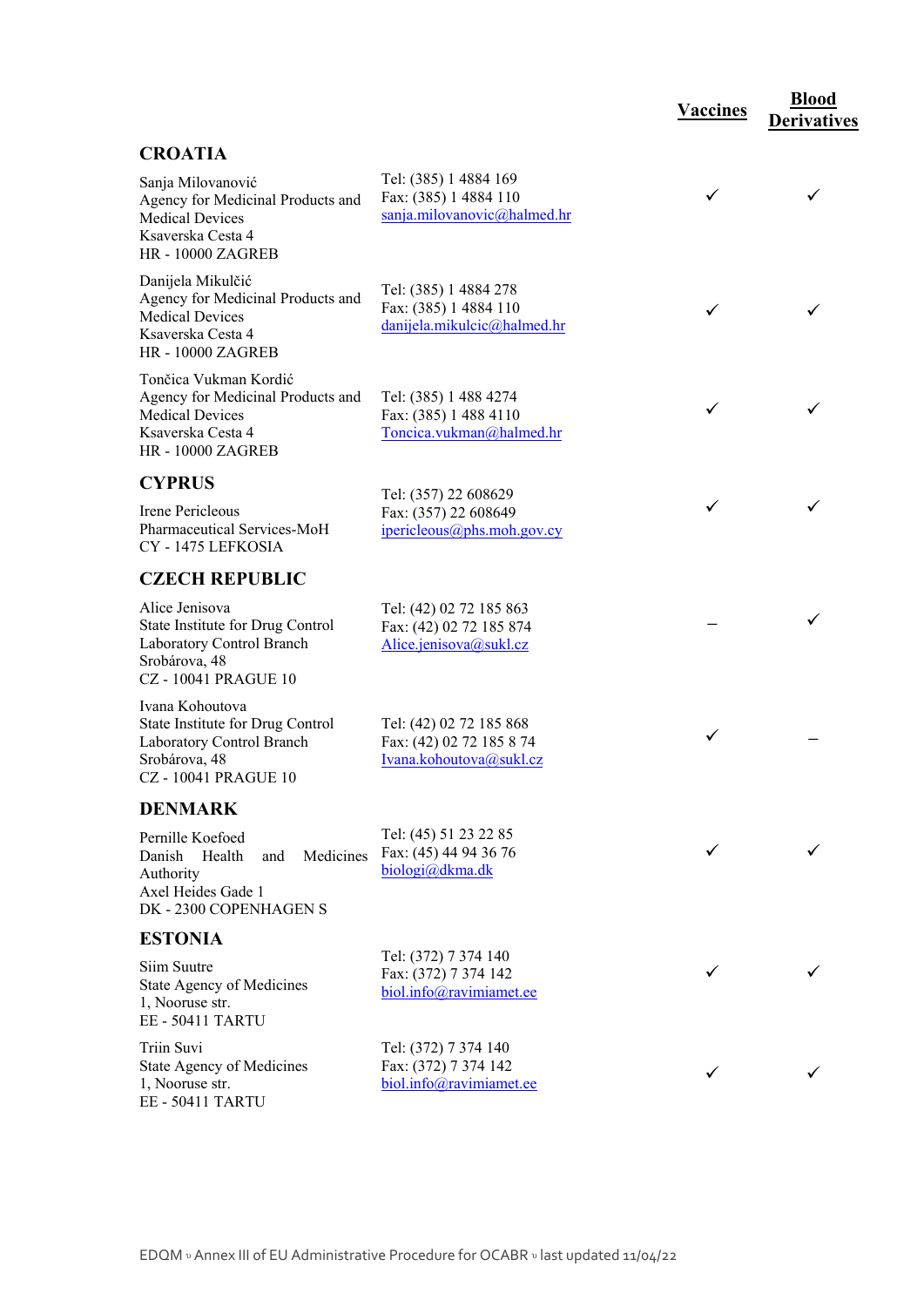# **FINLAND**

| L'UNLAIND                                                                                                                                                                                               |                                                                                                         |   |   |
|---------------------------------------------------------------------------------------------------------------------------------------------------------------------------------------------------------|---------------------------------------------------------------------------------------------------------|---|---|
| Jaana Vesterinen<br>Finnish Medicines Agency Fimea<br>Mannerheimintie 166<br>P.O. Box 55<br><b>FI-00034 FIMEA</b>                                                                                       | Tel: (358) 295 223 253<br>Fax: (358) 295 223 010<br>jaana.vesterinen@fimea.fi<br>batch.control@fimea.fi | ✓ |   |
| Paula Korhola<br>Finnish Medicines Agency Fimea<br>Mannerheimintie 166<br>P.O. Box 55<br>FI - 00034 FIMEA                                                                                               | Tel: (358) 295 223 224<br>Fax: (358) 295 223 011<br>paula.korhola@fimea.fi<br>batch.control@fimea.fi    | ✓ | ✓ |
| <b>FRANCE</b>                                                                                                                                                                                           |                                                                                                         |   |   |
| Françoise Duperray<br>Agence nationale de sécurité du<br>médicament et des produits de santé<br>Direction des contrôles<br>143/147, Boulevard Anatole France<br>FR - 93 285 SAINT-DENIS<br><b>CEDEX</b> | Tel: (33) 1 55 87 41 25<br>Fax: (33) 1 55 87 41 12<br>Francoise.Duperray@ansm.sante.fr                  | ✓ |   |
| François Cano<br>Agence nationale de sécurité du<br>médicament et des produits de santé<br>Direction des contrôles<br>Pôle LISBIO<br>321, avenue Jean Jaurès<br>FR-69 007 LYON                          | Tel: (33) 4 72 76 65 21<br>Fax: (33) 4 72 76 65 13<br>francois.cano@ansm.sante.fr                       | ✓ |   |
| Séverine Cauchard<br>Agence nationale de sécurité du<br>médicament et des produits de santé<br>Direction des contrôles<br>321, avenue Jean Jaurès<br>FR - 69 007 LYON                                   | Tel: (33) 4 72 76 65 90<br>Fax: (33) 4 72 76 65 13<br>severine.cauchard@ansm.sante.fr                   | ✓ | ✓ |
| <b>GERMANY</b>                                                                                                                                                                                          |                                                                                                         |   |   |
| Paul-Ehrlich-Institut<br>Paul-Ehrlich-Str. 51-59<br><b>DE - 63225 LANGEN</b>                                                                                                                            | OCABR-Vaccines@pei.de                                                                                   | ✓ |   |
| Volker Öppling<br>Paul-Ehrlich-Institut<br>Paul-Ehrlich-Str. 51-59<br>DE - 63225 LANGEN                                                                                                                 | Tel: (49) 6103 77 3601<br>Fax: (49) 6103 77 1251<br>oepvo@pei.de                                        | ✓ |   |
| Gerrit Praefcke<br>Paul-Ehrlich-Institut<br>Paul-Ehrlich-Str. 51-59<br>DE - 63225 LANGEN                                                                                                                | Tel: (49) 6103 77 2720<br>Fax: (49) 6103 77 1259<br>gerrit.praefcke@pei.de                              |   |   |
| <b>GREECE</b>                                                                                                                                                                                           |                                                                                                         |   |   |
| Vassilis Violakis<br>National<br>Organization<br>for<br>Medicines<br>Mesogeion 284<br>GR-15562 HOLARGOS                                                                                                 | Tel: (30) 210 650 7331<br>Fax: (30) 210 654 9594<br>vviolakis@eof.gr                                    | ✓ | ✓ |

**Vaccines Blood** 

**Derivatives**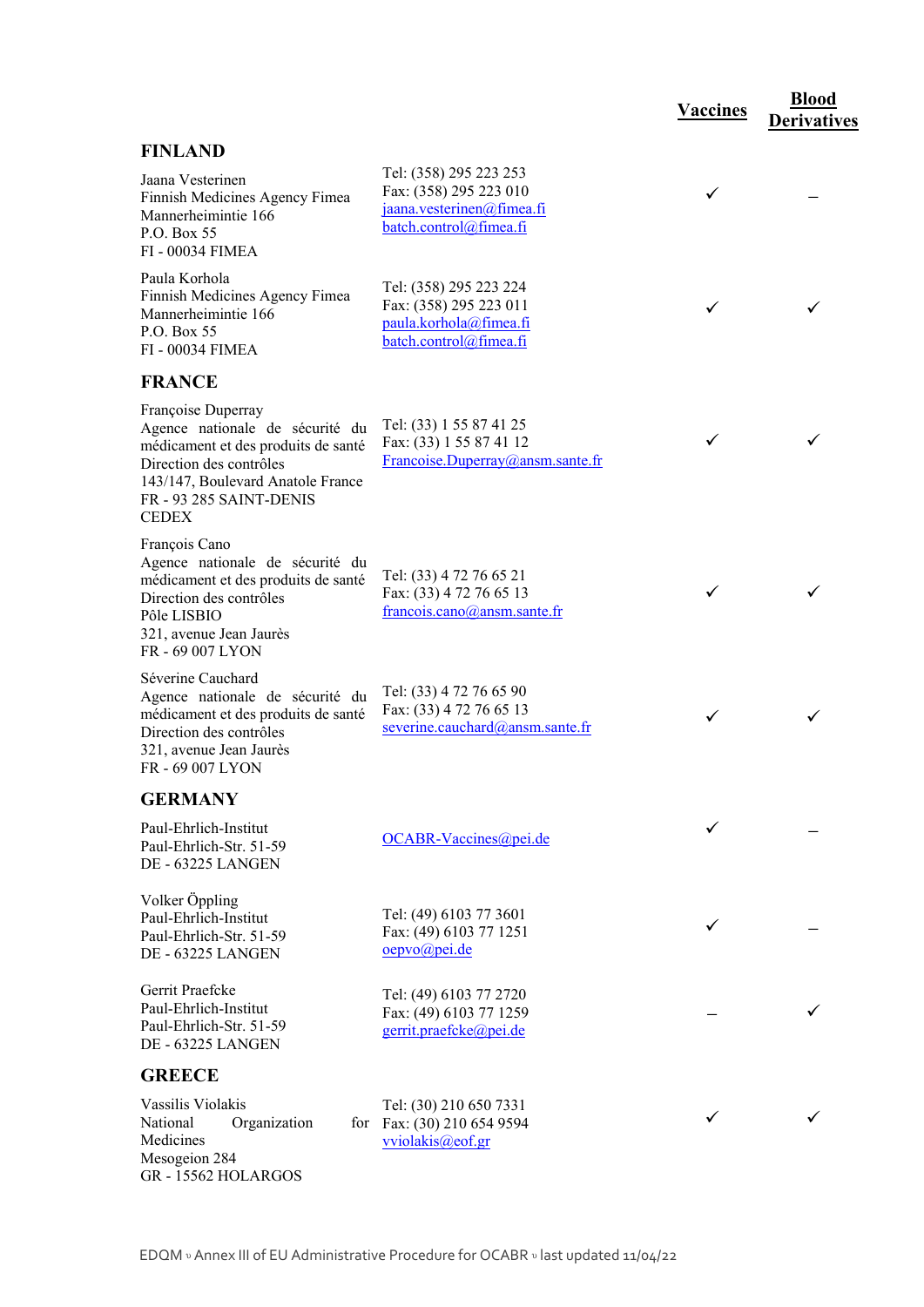## **HUNGARY**

| Krisztina Brachmann<br>National Public Health Center<br>2-6, Albert Flórián street<br>1097 Budapest<br>Mailing address:<br>PO Box 777<br>HU - 1437 BUDAPEST                                        | Tel: (36) 1 476 1381<br>brachmann.krisztina@nnk.gov.hu                      | ✓            |  |
|----------------------------------------------------------------------------------------------------------------------------------------------------------------------------------------------------|-----------------------------------------------------------------------------|--------------|--|
| Emese Varga Kalmárné<br>National Public Health Center<br>2-6, Albert Flórián street<br>1097 Budapest<br>Mailing address:<br>PO Box 777<br>HU - 1437 BUDAPEST                                       | Tel: (36) 1 476 1381<br>$varga.$ emese@nnk.gov.hu                           |              |  |
| National Public Health Center<br>2-6, Albert Flórián street<br>1097 Budapest<br>Mailing address:<br>PO Box 777<br>HU - 1437 BUDAPEST                                                               | oltoanyagellenorzes@nnk.gov.hu                                              | $\checkmark$ |  |
| <b>IRELAND</b>                                                                                                                                                                                     |                                                                             |              |  |
| Kevin O' Donnell<br>Irish Medicines Board<br>Earls Fort Terrace<br>IE - DUBLIN 2                                                                                                                   | Tel: (353) 1 676 49 71<br>Fax: (353) 1 676 7836<br>kevin.odonnell@hpra.ie   | $\checkmark$ |  |
| <b>ITALY</b>                                                                                                                                                                                       |                                                                             |              |  |
| Christina von Hunolstein<br>Istituto Superiore di Sanità<br>National Centre for the Control and<br><b>Evaluation of Medicines</b><br>Viale Regina Elena, 299<br>IT - 00161 ROMA                    | Tel: (39) 06 4990 2036<br>christina.vonhunolstein@iss.it                    | $\checkmark$ |  |
| Giulio Pisani<br>Istituto Superiore di Sanità<br>National Centre for the Control and Tel: (39) 06 4990 3039<br><b>Evaluation of Medicines</b><br>Viale Regina Elena, 299<br><b>IT - 00161 ROMA</b> | giulio.pisani@iss.it                                                        |              |  |
| Patrizia Caprari<br>Istituto Superiore di Sanità<br>National Centre for the Control and<br><b>Evaluation of Medicines</b><br>Viale Regina Elena, 299<br>IT - 00161 ROMA                            | Tel: (39) 06 4990 3399<br>patrizia.caprari@iss.it                           |              |  |
| Domenico Di Giorgio<br>Agenzia Italiana del Farmaco<br>Ufficio Qualità dei Prodotti<br>Via del Tritone, 181<br>IT - 00187 ROMA                                                                     | Tel: (39) 06 5978 4356<br>Fax: (39) 06 5978 4496<br>d.digiorgio@aifa.gov.it | ✓            |  |

**Vaccines Blood** 

**Derivatives**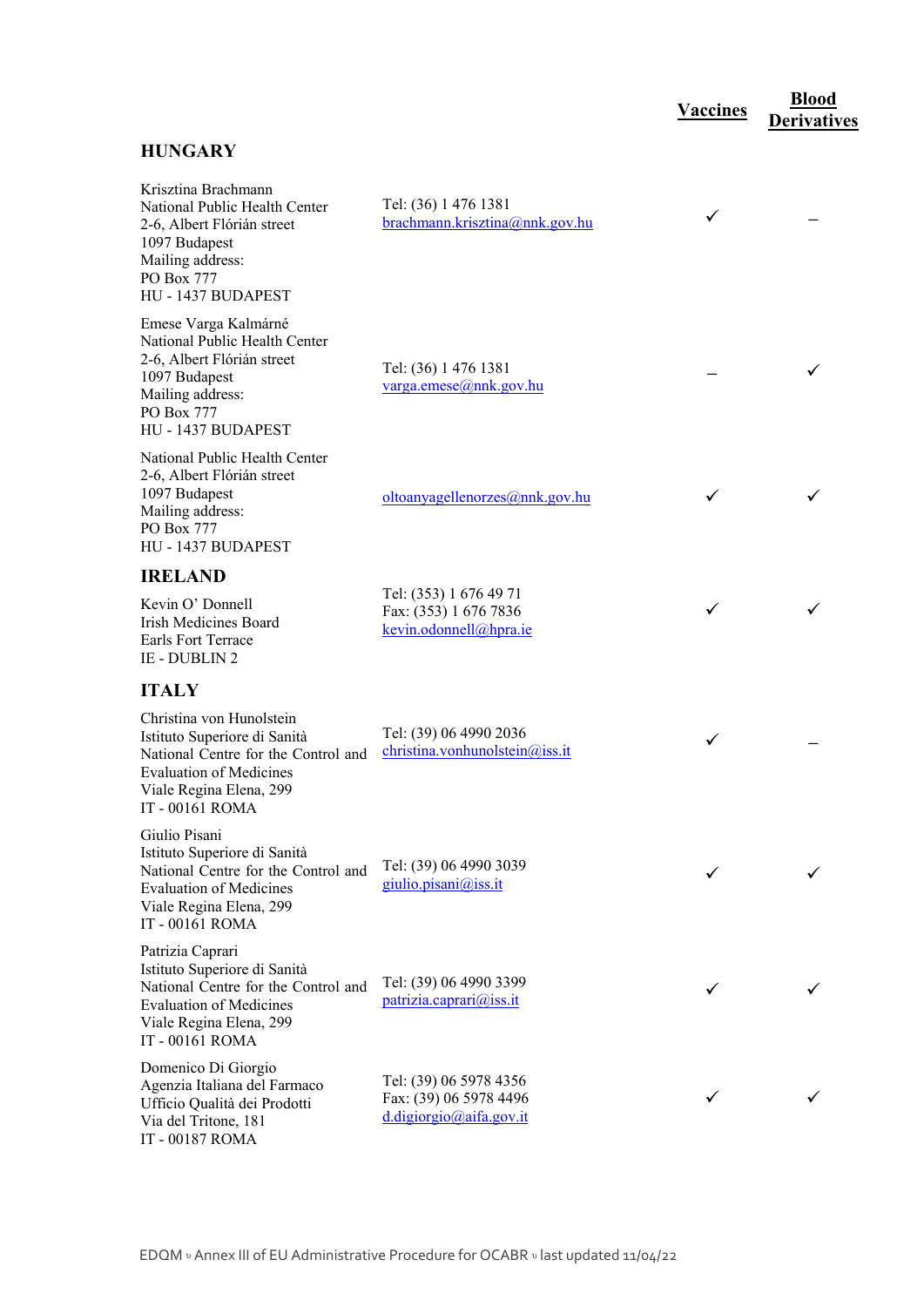|                                                                                                                                                                             |                                                                                           | <b>Vaccines</b> | <b>Blood</b><br><b>Derivatives</b> |
|-----------------------------------------------------------------------------------------------------------------------------------------------------------------------------|-------------------------------------------------------------------------------------------|-----------------|------------------------------------|
| <b>LATVIA</b>                                                                                                                                                               |                                                                                           |                 |                                    |
| Toms Štrāls<br>State Agency of Medicines of the<br>Republic of Latvia<br>15 Jersikas Str.<br>LV - 1003, RIGA                                                                | Tel: (371) 6707 8413<br>Fax: (371) 6707 8428<br>Toms.Strals@zva.gov.lv                    | ✓               | ✓                                  |
| <b>LITHUANIA</b>                                                                                                                                                            |                                                                                           |                 |                                    |
| Roma Mockute<br><b>State Medicines Control Agency</b><br>15 Rygos str.<br>LT - 05245 VILNIUS                                                                                | Tel: (370) 673 131 72<br>Fax: (370) 5 263 9265<br>romamockute@vvkt.lt                     | ✓               |                                    |
| <b>LUXEMBOURG</b>                                                                                                                                                           |                                                                                           |                 |                                    |
| Claude Marson<br>Laboratoire National de Santé<br>B.P. 1102<br>LU - 1011 LUXEMBOURG                                                                                         | Tel: (352) 28100 651/657<br>Fax: (352) 28100 652<br>claude.marson@lns.etat.lu             | ✓               | ✓                                  |
| <b>MALTA</b>                                                                                                                                                                |                                                                                           |                 |                                    |
| Mark Cilia<br>Maltese Medicines Authority<br>198 Rue D'Argens<br>MT - GZIRA, GZR 1368                                                                                       | Tel: (356) 23 439 119<br>Fax: (356) 23 439 160<br>$\frac{\text{tonio.n.cassar}(a)$ gov.mt | ✓               |                                    |
| <b>NETHERLANDS</b>                                                                                                                                                          |                                                                                           |                 |                                    |
| Martijn Bruysters<br>Rijksinstituut voor<br>Volksgezondheid en Milieu<br>Mailbox 50<br>P.O. Box 1<br>NL - 3720 BA BILTHOVEN                                                 | Tel: (31) 30 274 4554<br>Fax: (31) 30 274 4421<br>martijn.bruysters@rivm.nl               | ✓               |                                    |
| Berber de Vries<br>Rijksinstituut voor<br>Volksgezondheid en Milieu<br>Mailbox 50<br>P.O. Box 1<br>NL - 3720 BA BILTHOVEN                                                   | Tel: (31) 30 274 3282<br>Fax: (31) 30 274 4422<br>berber.de.vries@rivm.nl                 |                 |                                    |
| <b>POLAND</b>                                                                                                                                                               |                                                                                           |                 |                                    |
| Paulina Górska<br>National Institute of Public Health<br>NIH - National Research Institute<br>Dept. Sera and Vaccines Evaluation<br>Chocimska str. 24<br>PL - 00-791 WARSAW | Tel: (48) 22 5421 347<br>Fax: (48) 22 5421 311<br>pgorska@pzh.gov.pl                      |                 |                                    |
| Anna Fordymacka<br>Office for licensing Medical<br>Materials and Pharmaceutical<br>Products<br>Ząbkowska 41 Str.<br>PL - 03-736 WARSAW                                      | Tel: (48) 22 492 14 86<br>Fax: (48) 22 492 13 99<br>Anna.Fordymacka@urpl.gov.pl           |                 |                                    |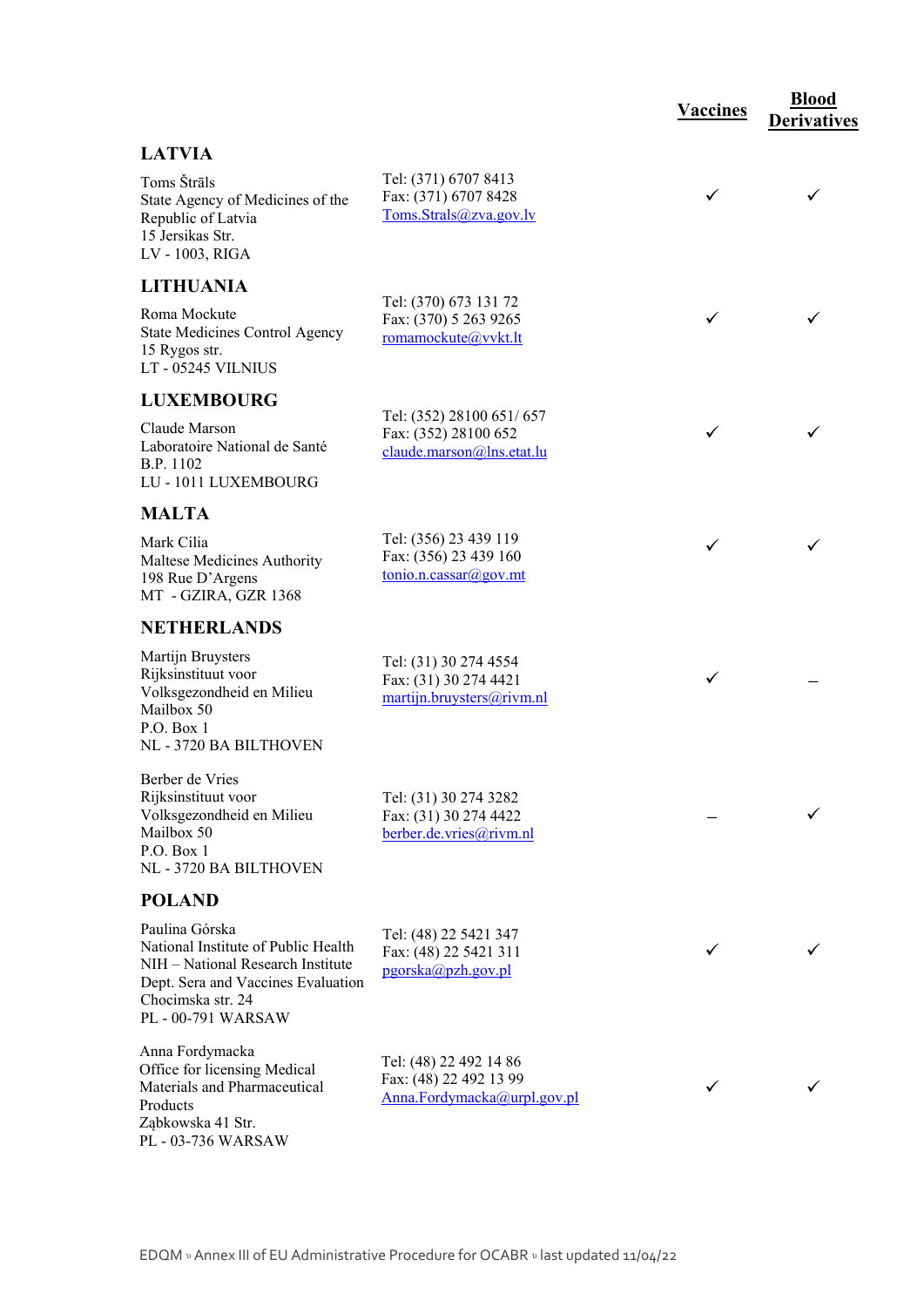|                                                                                                                                                                                                                       |                                                                                 | <b>Vaccines</b> | <b>Blood</b><br><b>Derivatives</b> |
|-----------------------------------------------------------------------------------------------------------------------------------------------------------------------------------------------------------------------|---------------------------------------------------------------------------------|-----------------|------------------------------------|
| Małgorzata Jaworska<br>National Medicines Institute<br>Dept. of Biochemistry and<br>Biopharmaceuticals<br>30/34 Chełmska Street<br>PL - 00 -725 WARSAW                                                                | Tel: (48) 22 841 21 65 x 313<br>Fax: (48) 22 841 06 52<br>m.jaworska@nil.gov.pl |                 | ✓                                  |
| Anna Ryszczuk<br>Main Pharmaceutical Inspectorate<br><b>GMP</b> Inspection Department<br>38/40 Długa Street<br>PL - 00-238 WARSAW                                                                                     | Tel: (48) 22 441 07 22<br>Fax: (48) 22 441 07 31<br>anna.ryszczuk@gif.gov.pl    | ✓               |                                    |
| Zdzisława Woźnicka-Bruner<br>Ministry of Health<br>Miodowa str.15<br>PL - 00-952 WARSAW                                                                                                                               | Tel: (48) 22 634 92 36<br>Fax: (48) 22 83143 54                                 |                 |                                    |
| <b>PORTUGAL</b>                                                                                                                                                                                                       |                                                                                 |                 |                                    |
| Mónica Miranda<br><b>INFARMED I.P.</b><br>National Authority for Medicines<br>and Health Products<br>Parque de Saúde de Lisboa<br>Av. do Brasil no. 53<br>PT - 1749-004 LISBOA                                        | Tel: (351) 21 798 7359<br>Fax: (351) 21 798 7369<br>monica.miranda@infarmed.pt  | ✓               |                                    |
| Ana Urmal<br><b>INFARMED I.P.</b><br>National Authority for Medicines<br>and Health Products<br>Parque de Saúde de Lisboa<br>Av. do Brasil no. 53<br>PT - 1749-004 LISBOA                                             | Tel: (351) 21 798 7357<br>Fax: (351) 21 798 7369<br>ana.urmal@infarmed.pt       | ✓               | ✓                                  |
| <b>ROMANIA</b>                                                                                                                                                                                                        |                                                                                 |                 |                                    |
| Mirela Tavakol<br>Ministry of Public Health<br>National Agency for Medicines and<br>Medical Devices of Romania<br>Biological Products Evaluation and<br>Control Department<br>48 Aviator Sanatescu Street<br>Sector 1 | Tel: (40) 21 317 11 02<br>Fax: (40) 21 316 34 97<br>mirela.barsan@anm.ro        |                 |                                    |
| RO - 011478 - BUCHAREST                                                                                                                                                                                               |                                                                                 |                 |                                    |
| <b>SLOVAK REPUBLIC</b>                                                                                                                                                                                                | Tel: (421) 2 50701 163                                                          |                 |                                    |
| Ivana Trgiňová<br>State Institute for Drugs Control<br>Kvetná, 11<br>SK-82508 BRATISLAVA                                                                                                                              | Fax: (421) 2 50701 151<br>ivana.trginova@sukl.sk                                |                 |                                    |
| <b>SLOVENIA</b>                                                                                                                                                                                                       |                                                                                 |                 |                                    |
| Petra Ravšelj<br>National Laboratory of Health,<br>Environment and Food<br>Prvomajska ulica 1,<br>SI - 2000 MARIBOR                                                                                                   | Tel: (386) 8 2006 310<br>Fax: (386) 1 237 35 90<br>petra.ravselj@nlzoh.si       |                 |                                    |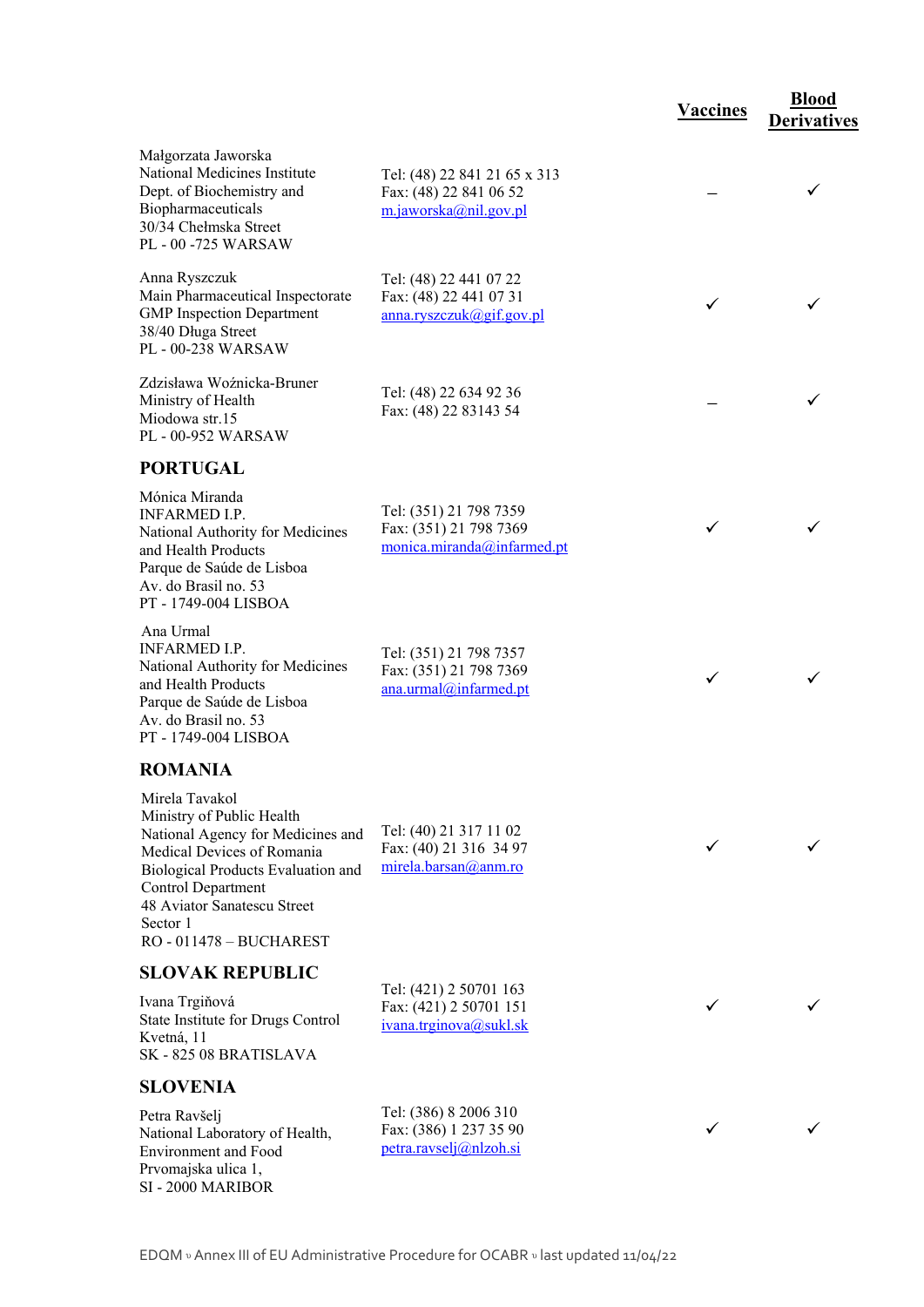|                                                                                                                                                                                                |                                                                                         | <b>Vaccines</b> | <b>Blood</b><br><b>Derivatives</b> |
|------------------------------------------------------------------------------------------------------------------------------------------------------------------------------------------------|-----------------------------------------------------------------------------------------|-----------------|------------------------------------|
| National Laboratory of Health,<br><b>Environment</b> and Food<br>Prvomajska ulica 1,<br>SI - 2000 MARIBOR                                                                                      | posebna.kontrola@nlzoh.si                                                               | ✓               | $\checkmark$                       |
| <b>SPAIN</b>                                                                                                                                                                                   |                                                                                         |                 |                                    |
| Agustín Portela<br>División de Productos Biológicos y<br>Biotecnologia (Virología)<br>Agencia Española de Medicamentos<br>y Productos Sanitarios<br>Edif. 8.<br>C/Campezo 1<br>ES-28022 MADRID | Tel: (34) 91 822 5852<br>Fax: (34) 91 822 5892<br>aportela@aemps.es                     | ✓               |                                    |
| Susana López<br>División de Productos Biológicos y<br>Biotecnologia<br>Agencia Española de Medicamentos<br>y Productos Sanitarios<br>Edif. 8.<br>C/Campezo 1<br>ES-28022 MADRID                | Tel: (34) 91 822 5865<br>Fax: (34) 91 822 5892<br>slopez@aemps.es                       | ✓               |                                    |
| Isabel Rodrigo<br>División de Productos Biológicos y<br>Biotecnologia<br>Agencia Española de Medicamentos<br>y Productos Sanitarios<br>Edif. 8.<br>C/Campezo 1<br><b>ES-28022 MADRID</b>       | Tel: (34) 91 822 5453<br>Fax: (34) 91 822 5892<br>irodrigo@aemps.es                     |                 |                                    |
| Isabel Pérez<br>División de Productos Biológicos y<br>Biotecnologia<br>Agencia Española de Medicamentos<br>y Productos Sanitarios<br>Edif. 8.<br>C/Campezo 1<br><b>ES-28022 MADRID</b>         | Tel: (34) 91 822 5818<br>Fax: (34) 91 822 5892<br>$mperezg(a)$ <sub>aemps.es</sub>      |                 |                                    |
| <b>SWEDEN</b>                                                                                                                                                                                  |                                                                                         |                 |                                    |
| Karl-Henrik Jönsson<br><b>Medical Products Agency</b><br><b>Box 26</b><br>SE - 75103 UPPSALA                                                                                                   | Tel: (46) 18 17 4600<br>Fax: (46) 18 54 8566<br>karl-henrik.jonsson@lakemedelsverket.se | ✓               |                                    |
| Eva Lindberg<br>Medical Products Agency<br><b>Box 26</b><br>SE - 75103 UPPSALA                                                                                                                 | Tel: (46) 18 17 4600<br>Fax: (46) 18 54 8566<br>eva.lindberg@lakemedelsverket.se        |                 |                                    |
| Mats Jernberg<br>Medical Products Agency<br><b>Box 26</b><br>SE - 75103 UPPSALA                                                                                                                | Tel: (46) 18 17 4600<br>Fax: (46) 18 54 8566<br>mats.jernberg@lakemedelsverket.se       | ✓               |                                    |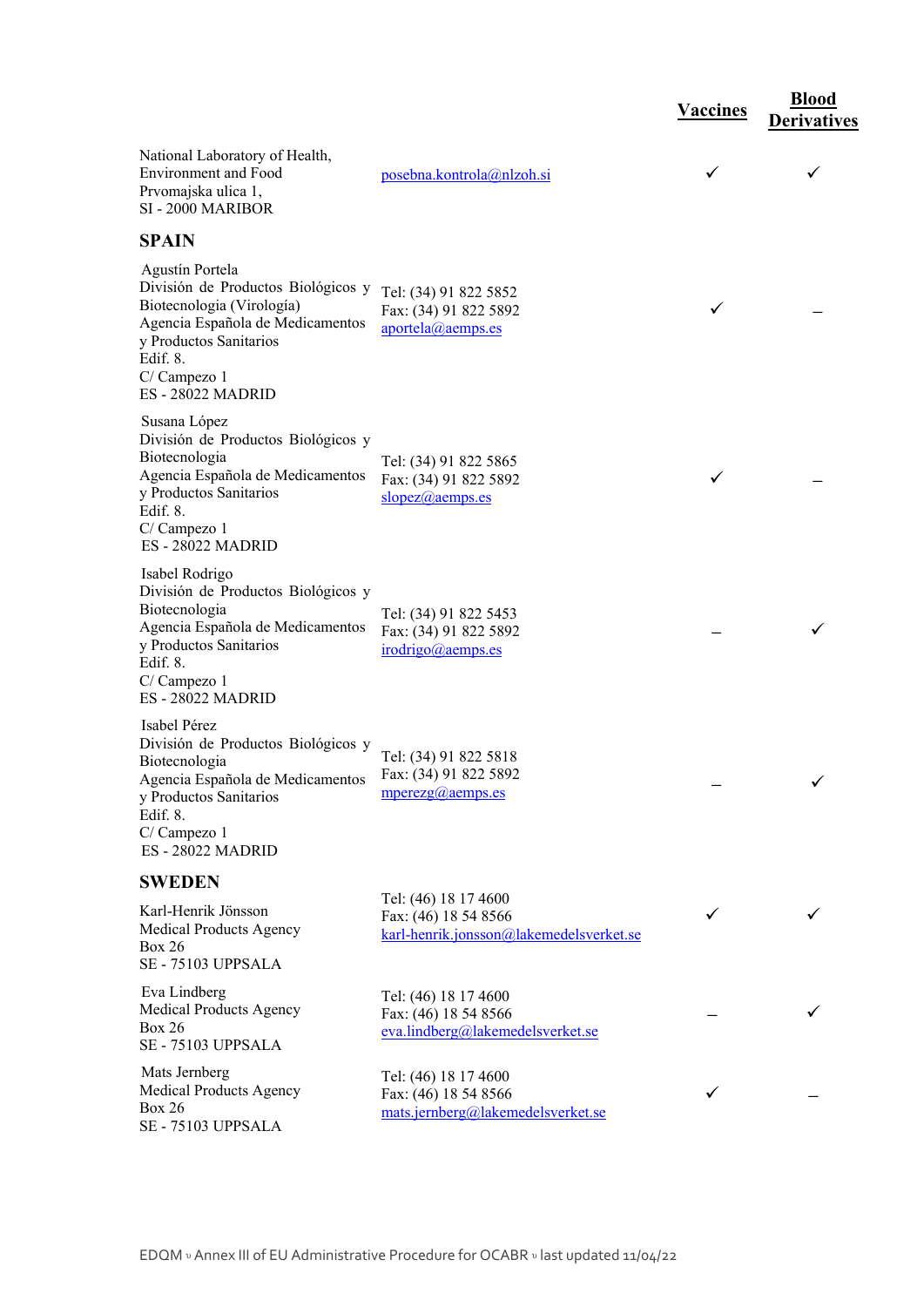# **Vaccines <u><b>Blood**</u>

 $\checkmark$ 

**←** 

**Derivatives** 

#### **EEA MEMBER STATES**

#### **NORWAY**

| Anne Dybwad<br>Norwegian Medicines Agency<br>PO Box 240 Skøyen<br>NO - 0213 OSLO                                           | Tel: (47) 91 76 74 68<br>anne.dybwad@noma.no                             | ✓ |  |
|----------------------------------------------------------------------------------------------------------------------------|--------------------------------------------------------------------------|---|--|
| <b>Rolf Hovik</b><br>Norwegian Medicines Agency<br>PO Box 240 Skøyen<br>NO-0213 OSLO                                       | Tel: (47) 92 28 06 39<br>rolf.hovik@noma.no                              |   |  |
| <b>LIECHTENSTEIN</b>                                                                                                       |                                                                          |   |  |
| Vlasta Zavadova<br>Liechtensteinische<br>Landesverwaltung<br>Amt für Gesundheit<br>Äulestrasse 51,<br><b>LI-9490 VADUZ</b> | Tel: (423) 236 73 25<br>Fax: (423) 236 73 50<br>vlasta.zavadova@llv.li   | ✓ |  |
| <b>ICELAND</b>                                                                                                             |                                                                          |   |  |
| Icelandic Medicines Agency<br>Vínlandsleið 14<br><b>IS - 113 REYKJAVIK</b>                                                 | Tel: (354) 520 2100<br>Fax: (354) 561 2170<br>$ocabr@] y f$ jastofnun.is | ✓ |  |
| <b>MUTUAL RECOGNITION</b><br><b>AGREEMENTS</b>                                                                             |                                                                          |   |  |
| <b>SWITZERLAND</b>                                                                                                         |                                                                          |   |  |
| $V$ stis Rosali                                                                                                            | Tel: (41) 58 463 44 24                                                   |   |  |

Katja Boegli Swissmedic Hallerstrasse 7 CH - 3000 BERN 9

Swissmedic Hallerstrasse 7 CH - 3000 BERN 9

Fax: (41) 58 463 18 74 katja.boegli@swissmedic.ch

 $OCABR$  (*a*) swissmedic.ch

## **ACAA AGREEMENTS**

#### **ISRAEL**

Gilia Pines Institute for Standardization and Control of Pharmaceuticals Ministry of Health 9 Eliav Street IL - 91342 JERUSALEM

Tel: (972) 26 551 765 Fax : (972) 26 551 785 gilia.pines@moh.gov.il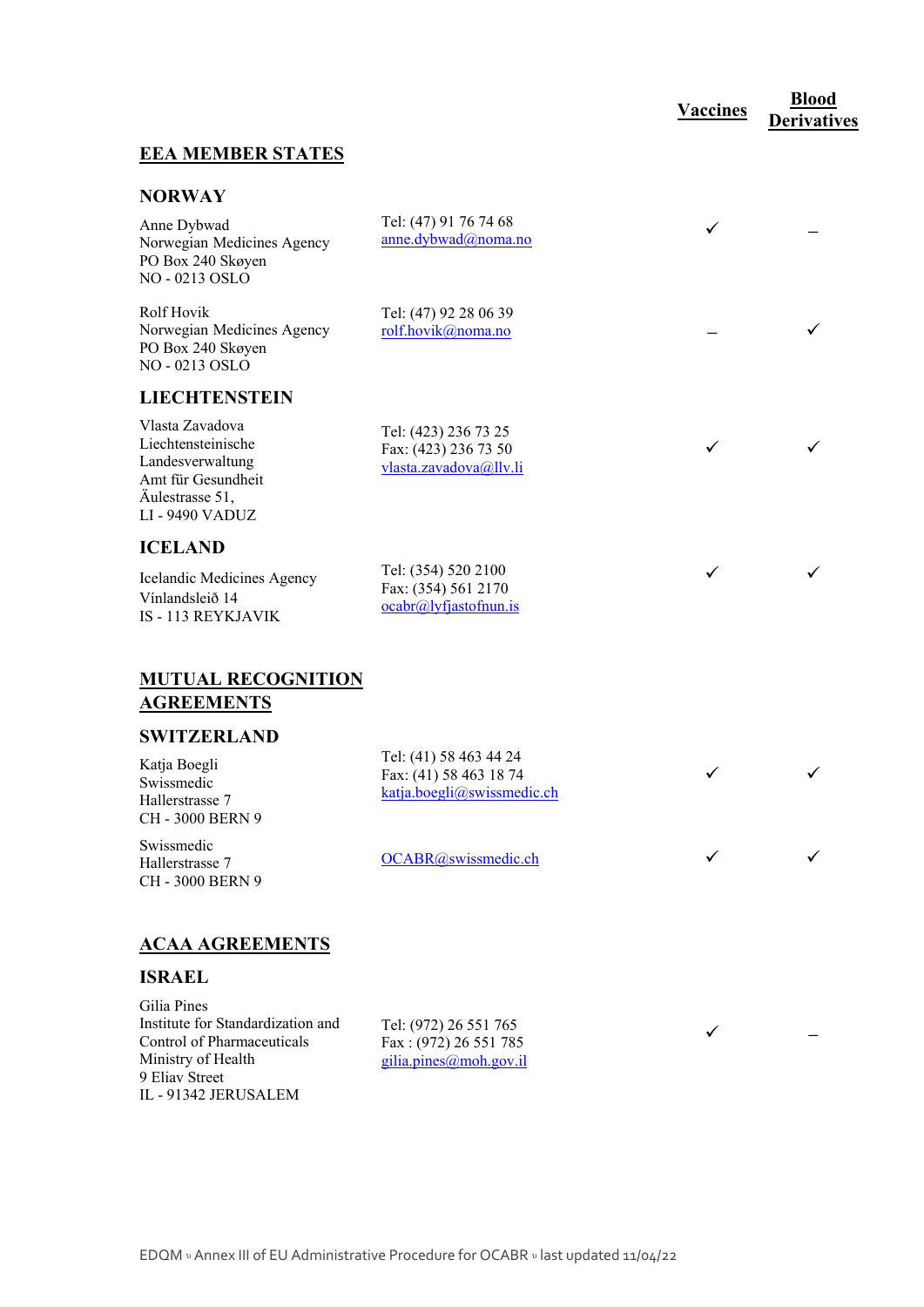**Vaccines Blood** 

**Derivatives** 

## **OFFICIAL OBSERVER (Memorandum of Understanding)**

#### **AUSTRALIA**

| Scott Craig<br>Therapeutic Goods Administration<br>136 Narrabundah Lane<br><b>AU - SYMONSTON ACT 2609</b>                                      | Tel: 61 2 62892756<br>$\frac{\text{scott.} \text{craig}(\hat{\omega})\text{health.} \text{gov.} \text{au}}{(\hat{\omega})^2}$ | ✓ |  |
|------------------------------------------------------------------------------------------------------------------------------------------------|-------------------------------------------------------------------------------------------------------------------------------|---|--|
| Vaccine Batch Release Unit<br>Therapeutic Goods Administration                                                                                 | vaccines@health.gov.au                                                                                                        | ✓ |  |
| <b>CANADA</b>                                                                                                                                  |                                                                                                                               |   |  |
| Maria Baca-Estrada<br>Biologic and Radiopharmaceutical<br>Drugs Directorate, Health Canada<br>100 Eglantine Dr.<br>CA - K1A 0K9, OTTAWA        | Tel: (001) 613 864-4113<br>Fax: (001) 613 954 4836<br>maria.baca-estrada@hc-sc.gc.ca                                          | ✓ |  |
| Willem Stevens<br>Biologic and Radiopharmaceutical<br>Drugs Directorate, Health Canada<br>100 Eglantine Dr.<br>CA - K1A 0K9, OTTAWA            | Tel: (001) 613 808-4818<br>Fax: (001) 613-941-5841<br>$will. stevens@$ hc-sc.gc.ca                                            |   |  |
| Edith Ekewenu<br>Biologic and Radiopharmaceutical<br>Drugs Directorate, Health Canada<br>100 Eglantine Dr.<br>CA - K1A 0K9, OTTAWA             | Tel: (001) 613 410-5177<br>Fax: (001) 613 952 5364<br>edith.ekewenu@hc-sc.gc.ca                                               | ✓ |  |
| <b>ISRAEL</b>                                                                                                                                  |                                                                                                                               |   |  |
| Gilia Pines<br>Institute for Standardization and<br>Control of Pharmaceuticals<br>Ministry of Health<br>9 Eliav Street<br>IL - 91342 JERUSALEM | Tel: (972) 26 551 765<br>Fax: (972) 26 551 785<br>gilia.pines@moh.gov.il                                                      |   |  |
| <b>RUSSIAN FEDERATION</b>                                                                                                                      |                                                                                                                               |   |  |
| Kudriashov Aleksandr<br>FBGU "IMCEUAOSMP" of<br>Roszdravnadzor<br>Kutuzov st.1, bldg.1<br>RU - 660050 KRASNOYARSK                              | Tel: +7-391-2743328<br>direct.krs@fgu.ru                                                                                      |   |  |
| Yakunin Dimitriy<br>FBGU "IMCEUAOSMP" of<br>Roszdravnadzor<br>Kashirskoye shosse 24, bldg.16<br><b>RU - 115478 MOSCOW</b>                      | Tel: $+ 74955583081$<br>moslab@fgu.ru                                                                                         |   |  |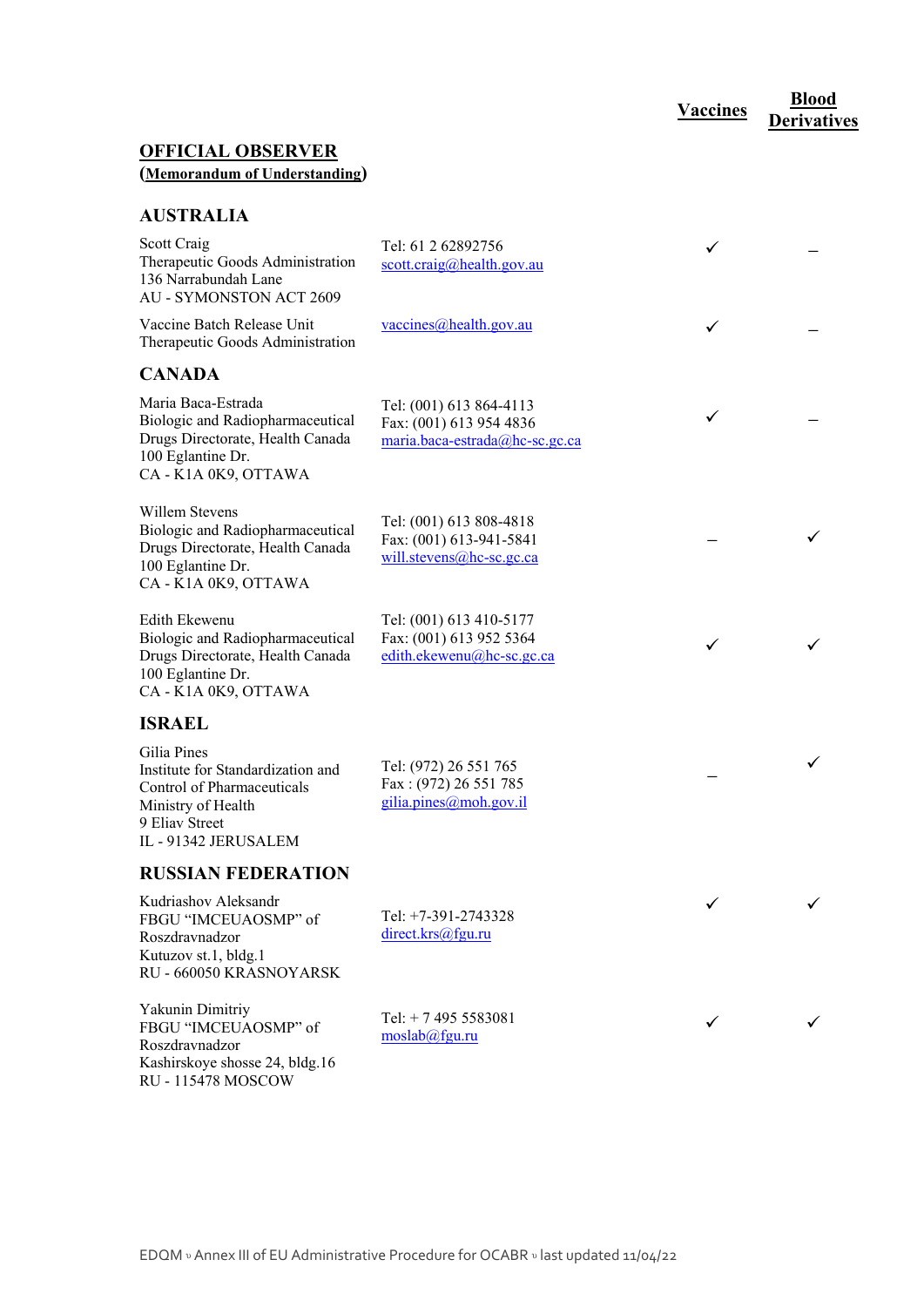|                                                                                                                                                                   |                                                                           | <b>Vaccines</b> | <b>Blood</b><br><b>Derivatives</b> |
|-------------------------------------------------------------------------------------------------------------------------------------------------------------------|---------------------------------------------------------------------------|-----------------|------------------------------------|
| <b>TAIWAN</b>                                                                                                                                                     |                                                                           |                 |                                    |
| Tzu-Hua Teng<br>Section of Biologics, Division of<br>Research and Analysis, TFDA<br>161-2, Kunyang St, Nangang<br>District,<br>TW - 11561 TAIPEI CITY             | Tel: +886-2-2787-7753<br>joann0307@fda.gov.tw                             | ✓               |                                    |
| Po-Chih Wu<br>Section of Biologics, Division of<br>Research and Analysis, TFDA<br>161-2, Kunyang St, Nangang<br>District,<br>TW - 11561 TAIPEI CITY               | Tel: +886-2-2787-7757<br>pochihwu123@fda.gov.tw                           |                 |                                    |
| Jia-Chuan Hsu<br>Section of Biologics, Division of<br>Research and Analysis, TFDA<br>161-2, Kunyang St, Nangang<br>District,<br>TW - 11561 TAIPEI CITY            | Tel: +886-2-2787-7750<br>jiachuan@fda.gov.tw                              |                 |                                    |
| <b>UNITED KINGDOM</b>                                                                                                                                             |                                                                           |                 |                                    |
| Nicola Rose<br>National Institute for Biological<br><b>Standards and Control</b><br><b>Blanche Lane</b><br>South Mimms, Potters Bar<br>GB - HERTFORDSHIRE EN6 3QG | Tel: (44) 1707 641 313<br>Fax: (44) 1707 641 050<br>nicola.rose@nibsc.org |                 |                                    |
| Chris Burns<br>National Institute for Biological<br><b>Standards and Control</b><br><b>Blanche Lane</b><br>South Mimms, Potters Bar<br>GB - HERTFORDSHIRE EN6 3QG | Tel: (44) 1707 641 247<br>chris.burns@nibsc.org                           |                 | ✓                                  |
| <b>EUROPEAN</b><br><b>COMMISSION</b><br>DG Health & Food Safety, Unit B4                                                                                          | sante-consult- $b4$ ( $a$ ) ec. europa. eu                                |                 |                                    |
| <b>EUROPEAN MEDICINES</b><br><b>AGENCY (EMA)</b><br>Human Unit, Biological/Biotech<br><b>Products (Centrally Authorised</b><br>Products-CAP)                      |                                                                           |                 |                                    |
| Ana Cavaleiro                                                                                                                                                     | Tel: +31 (0)88 781 7312<br>OCABRmailings@ema.europa.eu                    |                 |                                    |
| Ragini Shivji                                                                                                                                                     | Tel: +31 (0)88 781 8698<br>OCABRmailings@ema.europa.eu                    |                 |                                    |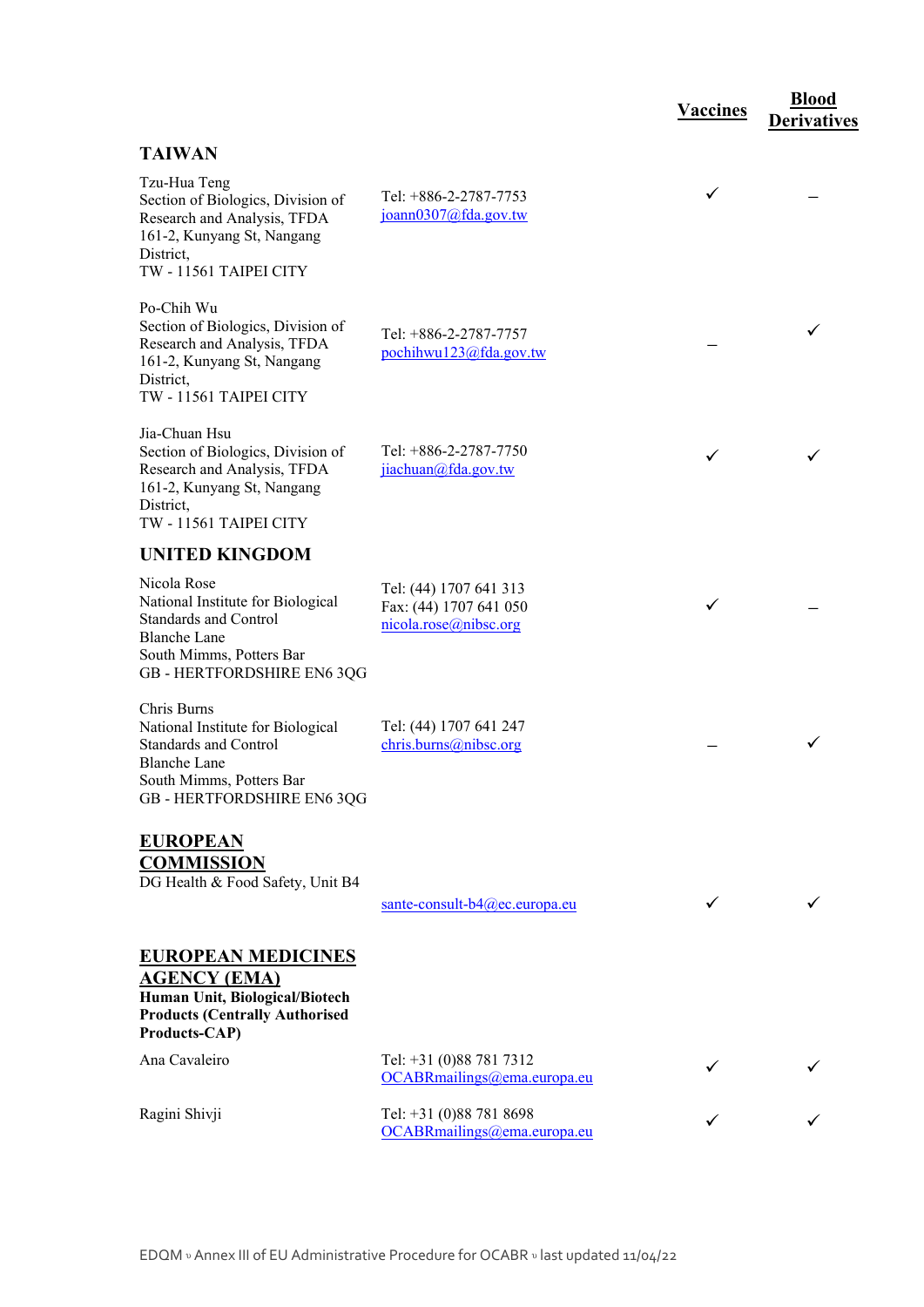**Vaccines <u><b>Blood**</u> **Derivatives** 

 $\checkmark$   $\checkmark$ 

#### **EUROPEAN DIRECTORATE FOR THE QUALITY OF MEDICINES & HEALTHCARE DBO, Batch Release Section**

Michael Wierer 7 Allée Kastner CS 30026 F - 67081 STRASBOURG CEDEX

Tel: (33) 3 88 41 45 18 Fax: (33) 3 88 41 27 71 BatchRelease@edqm.eu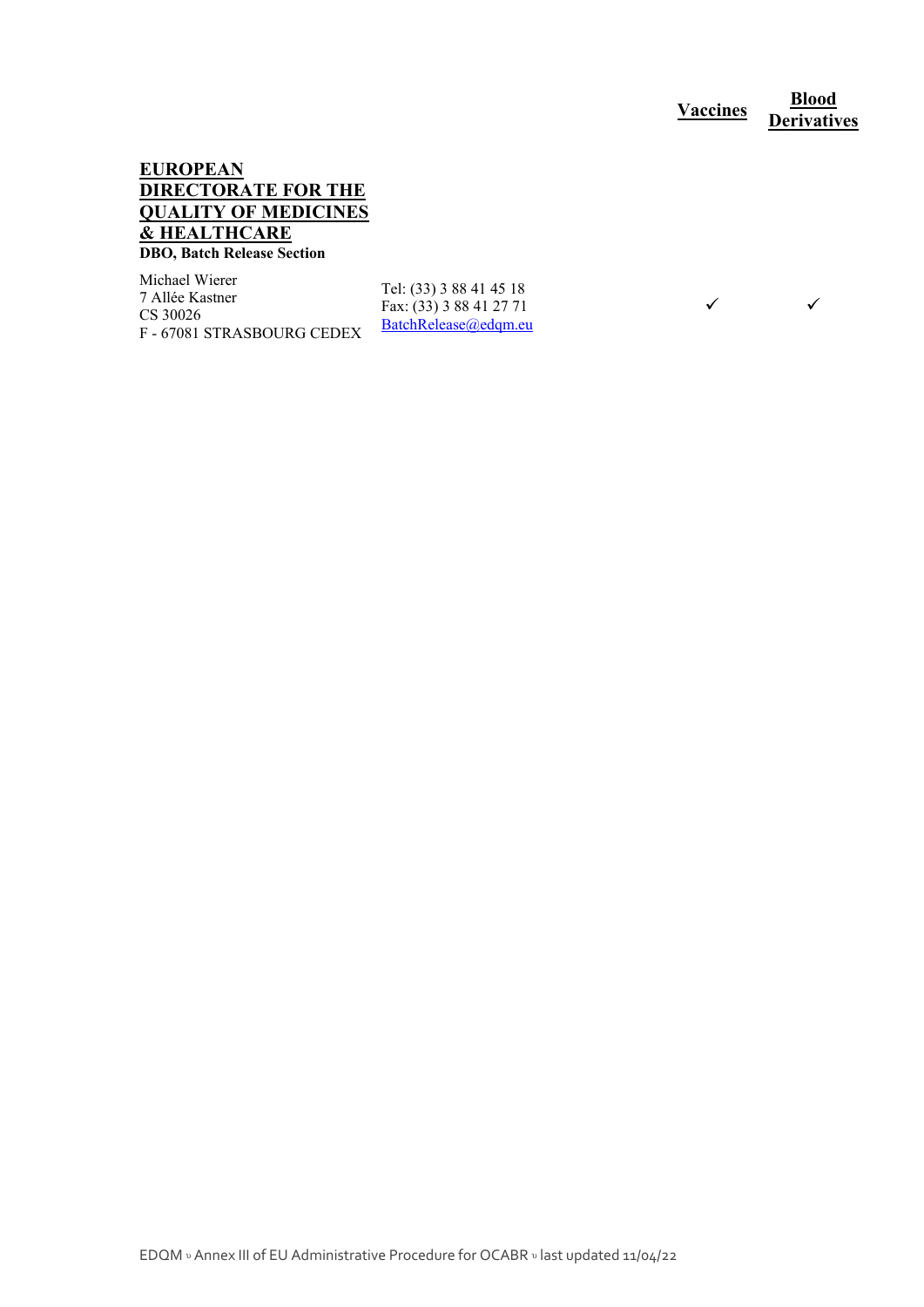## **Compiled e-mails lists**

## **Blood Derivatives**

christoph.kefeder@ages.at; omcl-at@ages.at; genevieve.waeterloos@sciensano.be; Laure.cuignet@sciensano.be; severine.brasseur@afmps.be; marina.stanimirova@bda.bg; sanja.milovanovic@halmed.hr; danijela.mikulcic@halmed.hr Toncica.vukman@halmed.hr; ipericleous@phs.moh.gov.cy; Alice.jenisova@sukl.cz; biologi@dkma.dk; biol.info@ravimiamet.ee; paula.korhola@fimea.fi; batch.control@fimea.fi; francoise.duperray@ansm.sante.fr; francois.cano@ansm.sante.fr; severine.cauchard@ansm.sante.fr; gerrit.praefcke@pei.de; vviolakis@eof.gr; varga.emese@nnk.gov.hu; oltoanyagellenorzes@nnk.gov.hu; kevin.odonnell@hpra.ie; giulio.pisani@iss.it; patrizia.caprari@iss.it; d.digiorgio@aifa.gov.it; Toms.Strals@zva.gov.lv; romamockute@vvkt.lt; claude.marson@lns.etat.lu; tonio.n.cassar@gov.mt; berber.de.vries@rivm.nl; pgorska@pzh.gov.pl; Anna.Fordymacka@urpl.gov.pl; m.jaworska@nil.gov.pl; anna.ryszczuk@gif.gov.pl; monica.miranda@infarmed.pt; ana.urmal@infarmed.pt; mirela.barsan@anm.ro; ivana.trginova@sukl.sk; petra.ravselj@nlzoh.si; posebna.kontrola@nlzoh.si; irodrigo@aemps.es; mperezg@aemps.es; karl-henrik.jonsson@lakemedelsverket.se; eva.lindberg@lakemedelsverket.se; rolf.hovik@noma.no; vlasta.zavadova@llv.li; ocabr@lyfjastofnun.is; katja.boegli@swissmedic.ch; OCABR@swissmedic.ch; will.stevens@hc-sc.gc.ca; edith.ekewenu@hc-sc.gc.ca; gilia.pines@moh.gov.il; direct.krs@fgu.ru; moslab@fgu.ru; pochihwu123@fda.gov.tw; jiachuan@fda.gov.tw; chris.burns@nibsc.org; sante-consult-b4@ec.europa.eu; OCABRmailings@ema.europa.eu; BatchRelease@edqm.eu

## **Vaccines**

Heidemarie.Schindl@ages.at; omcl-at@ages.at; genevieve.waeterloos@sciensano.be; severine.brasseur@afmps.be; pavlinka.stoyanova@bda.bg; sanja.milovanovic@halmed.hr; danijela.mikulcic@halmed.hr;; Toncica.vukman@halmed.hr; ipericleous@phs.moh.gov.cy; Ivana.kohoutova@sukl.cz; biologi@dkma.dk; biol.info@ravimiamet.ee;  $jaana. vectorinen@fimea.fi; paula.korhola@fimea.fi; batch.control@fimea.fi;$ francoise.duperray@ansm.sante.fr; francois.cano@ansm.sante.fr; severine.cauchard@ansm.sante.fr; OCABR-Vaccines@pei.de; oepvo@pei.de; vviolakis@eof.gr; brachmann.krisztina@nnk.gov.hu; oltoanyagellenorzes@nnk.gov.hu; kevin.odonnell@hpra.ie; christina.vonhunolstein@iss.it; giulio.pisani@iss.it; patrizia.caprari@iss.it; d.digiorgio@aifa.gov.it; Toms.Strals@zva.gov.lv; romamockute@vvkt.lt; claude.marson@lns.etat.lu; tonio.n.cassar@gov.mt; martijn.bruysters@rivm.nl; pgorska@pzh.gov.pl; Anna.Fordymacka@urpl.gov.pl; vlasta.zavadova@llv.li; anna.ryszczuk@gif.gov.pl; monica.miranda@infarmed.pt; ana.urmal@infarmed.pt; mirela.barsan@anm.ro; ivana.trginova@sukl.sk; petra.ravselj@nlzoh.si; posebna.kontrola@nlzoh.si; aportela@aemps.es; slopez@aemps.es; karl-henrik.jonsson@lakemedelsverket.se; mats.jernberg@lakemedelsverket.se; anne.dybwad@noma.no; ocabr@lyfjastofnun.is; katja.boegli@swissmedic.ch; OCABR@swissmedic.ch; scott.craig@health.gov.au; vaccines@health.gov.au; gilia.pines@moh.gov.il; direct.krs@fgu.ru; moslab@fgu.ru; joann0307@fda.gov.tw; jiachuan@fda.gov.tw; maria.baca-estrada@hc-sc.gc.ca; edith.ekewenu@hc-sc.gc.ca; nicola.rose@nibsc.org; sante-consult-b4@ec.europa.eu; OCABRmailings@ema.europa.eu; BatchRelease@edqm.eu